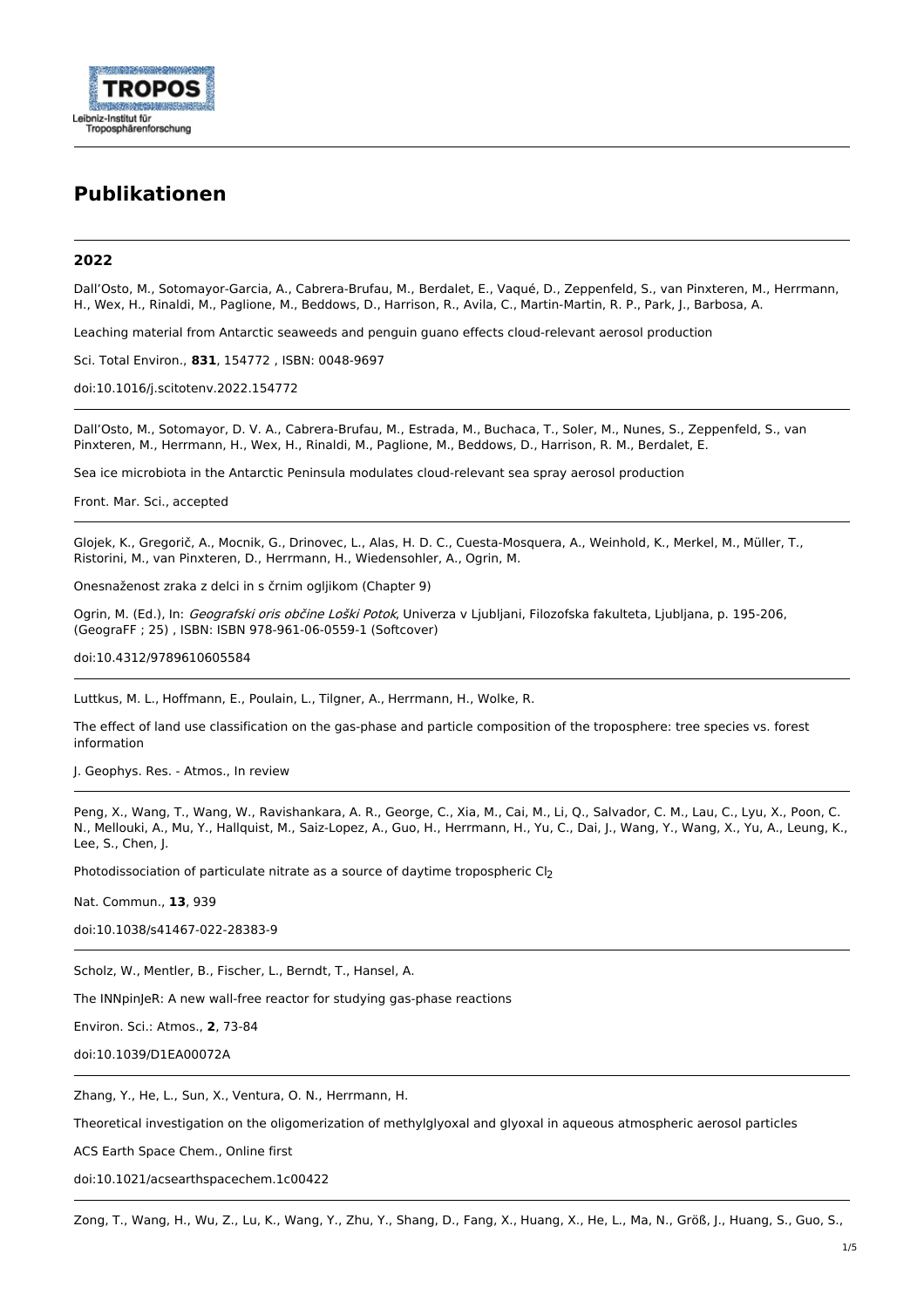Zeng, L., Herrmann, H., Wiedensohler, A., Zhang, Y., Hu, M.

Particle hygroscopicity inhomogeneity and its impact on reactive uptake

Sci. Total Environ., **811**, 151364 , ISBN: 0048-9697

[doi:10.1016/j.scitotenv.2021.151364](http://www.dx.doi.org/10.1016/j.scitotenv.2021.151364)

# **2021**

Alpert, P. A., Dou, J., Corral Arroyo, P., Schneider, F., Xto, J., Luo, B., Peter, T., Huthwelker, T., Borca, C. N., Henzler, K. D., Schaefer, T., Herrmann, H., Raabe, J., Watts, B., Krieger, U. K., Ammann, M.

Photolytic radical persistence due to anoxia in viscous aerosol particles

Nat. Commun., **12**, 1769

[doi:10.1038/s41467-021-21913-x](http://www.dx.doi.org/10.1038/s41467-021-21913-x)

Barth, M. C., Ervens, B., Herrmann, H., Tilgner, A., McNeill, V. F., Tsui, W. G., Deguillaume, L., Chaumerliac, N., Carlton, A., Lance, S. M.

Box model intercomparison of cloud chemistry

J. Geophys. Res. - Atmos., **126**, e2021JD035486 (34 pp.)

[doi:10.1029/2021JD035486](http://www.dx.doi.org/10.1029/2021JD035486)

Berndt, T.

Peroxy radical processes and product formation in the OH radical-initiated oxidation of α-pinene for near-atmospheric conditions

J. Phys. Chem. A, **125**, 9151-9160

[doi:10.1021/acs.jpca.1c05576](http://www.dx.doi.org/10.1021/acs.jpca.1c05576)

Berndt, T., Møller, K. H., Kjaergaard, H. G., Herrmann, H.

Trimethylamine outruns terpenes and aromatics in atmospheric autoxidation

J. Phys. Chem. A, **125**, 4454-4466

[doi:10.1021/acs.jpca.1c02465](http://www.dx.doi.org/10.1021/acs.jpca.1c02465)

Bressi, M., Cavalli, F., Putaud, J. P., Fröhlich, R., Petit, J. E., Aas, W., Äijälä, M., Alastuey, A., Allan, J. D., Aurela, M., Berico, M., Bougiatioti, A., Bukowiecki, N., Canonaco, F., Crenn, V., Dusanter, S., Ehn, M., Elsasser, M., Flentje, H., Graf, P., Green, D. C., Heikkinen, L., Herrmann, H., Holzinger, R., Hueglin, C., Keernik, H., Kiendler-Scharr, A., Kubelová, L., Lunder, C., Maasikmets, M., Makeš, O., Malaguti, A., Mihalopoulos, N., Nicolas, J. B., O'Dowd, C., Ovadnevaite, J., Petralia, E., Poulain, L., Priestman, M., Riffault, V., Ripoll, A., Schlag, P., Schwarz, J., Sciare, J., Slowik, J., Sosedova, Y., Stavroulas, I., Teinemaa, E., Via, M., Vodička, P., Williams, P. I., Wiedensohler, A., Young, D. E., Zhang, S., Favez, O., Minguillón, M. C., Prevot, A. S. H.

A European aerosol phenomenology - 7: High-time resolution chemical characteristics of submicron particulate matter across Europe

Atmos. Environ.: X, **10**, 100108 , ISBN: 2590-1621

[doi:10.1016/j.aeaoa.2021.100108](http://www.dx.doi.org/10.1016/j.aeaoa.2021.100108)

Brüggemann, M., Riva, M., Perrier, S., Poulain, L., George, C., Herrmann, H.

Overestimation of monoterpene organosulfate abundance in aerosol particles by sampling in the presence of  $SO<sub>2</sub>$ 

Environ. Sci. & Technol. Lett., **8**, 206-211

[doi:10.1021/acs.estlett.0c00814](http://www.dx.doi.org/10.1021/acs.estlett.0c00814)

Chen, J., Berndt, T., Møller, K. H., Lane, J. R., Kjaergaard, H. G.

Atmospheric fate of the CH<sub>3</sub>SOO Radical from the CH<sub>3</sub>S + O<sub>2</sub> equilibrium

J. Phys. Chem. A, **125**, 8933-8941

[doi:10.1021/acs.jpca.1c06900](http://www.dx.doi.org/10.1021/acs.jpca.1c06900)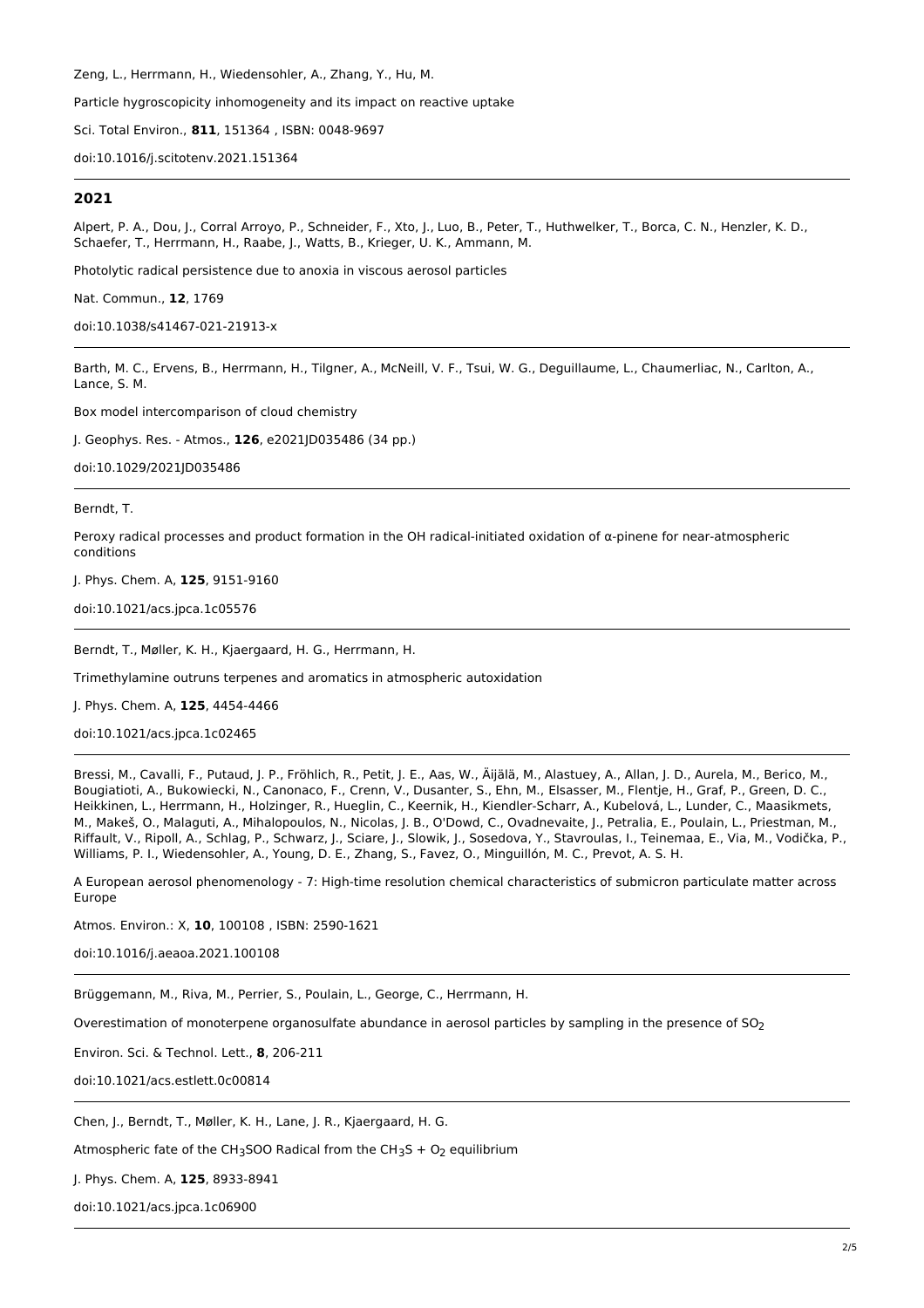Cox, R. A., Ammann, M., Crowley, J. N., Griffiths, P. T., Herrmann, H., Hoffmann, E. H., Jenkin, M. E., McNeill, V. F., Mellouki, A., Penkett, C. J., Tilgner, A., Wallington, T. J.

Opinion: The germicidal effect of ambient air (open air factor) revisited

Atmos. Chem. Phys., **21**, 13011-13018

[doi:10.5194/acp-21-13011-2021](http://www.dx.doi.org/10.5194/acp-21-13011-2021)

Deabji, N., Fomba, K. W., El Hajjaji, S., Mellouki, A., Poulain, L., Zeppenfeld, S., Herrmann, H.

First insights into Northern Africa high-altitude background aerosol chemical composition and source influences

Atmos. Chem. Phys., **21**, 18147-18174

[doi:10.5194/acp-21-18147-2021](http://www.dx.doi.org/10.5194/acp-21-18147-2021)

Dou, J., Alpert, P. A., Corral Arroyo, P., Luo, B., Schneider, F., Xto, J., Huthwelker, T., Borca, C. N., Henzler, K. D., Raabe, J., Watts, B., Herrmann, H., Peter, T., Ammann, M., Krieger, U. K.

Photochemical degradation of iron(III) citrate/citric acid aerosol quantified with the combination of three complementary experimental techniques and a kinetic process model

Atmos. Chem. Phys., **21**, 315-338

[doi:10.5194/acp-21-315-2021](http://www.dx.doi.org/10.5194/acp-21-315-2021)

Düsing, S., Ansmann, A., Baars, H., Corbin, J. C., Denjean, C., Gysel-Beer, M., Müller, T., Poulain, L., Siebert, H., Spindler, G., Tuch, T., Wehner, B., Wiedensohler, A.

Measurement report: Comparison of airborne, in situ measured, lidar-based, and modeled aerosol optical properties in the central European background – identifying sources of deviations

Atmos. Chem. Phys., **21**, 16745-16773

[doi:10.5194/acp-21-16745-2021](http://www.dx.doi.org/10.5194/acp-21-16745-2021)

Felber, T., Schaefer, T., He, L., Herrmann, H.

Aromatic carbonyl and nitro compounds as photosensitizers and their photophysical properties in the tropospheric aqueous phase

J. Phys. Chem. A, **125**, 5078-5095

[doi:10.1021/acs.jpca.1c03503](http://www.dx.doi.org/10.1021/acs.jpca.1c03503)

Felber, T.

Photochemical and kinetic studies and time-resolved laser spectroscopy of imidazoles and other photosensitizers in the tropospheric aqueous phase

Ph. D., University of Leipzig, Faculty of Chemistry and Mineralogy, ix, 154 pp.

Han, R., Yu, C., Tang, X., Yu, S., Song, M., Shen, F., Fu, P., Hu, W., Du, L., Wang, X., Herrmann, H., Wu, Y.

Release of inhalable particles and viable microbes to the air during packaging peeling: Emission profiles and mechanisms

Environ. Pollut., **285**, 117338

[doi:10.1016/j.envpol.2021.117338](http://www.dx.doi.org/10.1016/j.envpol.2021.117338)

Hartmann, M., Gong, X., Kecorius, S., van Pinxteren, M., Vogl, T., Welti, A., Wex, H., Zeppenfeld, S., Herrmann, H., Wiedensohler, A., Stratmann, F.

Terrestrial or marine – indications towards the origin of ice-nucleating particles during melt season in the European Arctic up to 83.7° N

Atmos. Chem. Phys., **21**, 11613-11636

[doi:10.5194/acp-21-11613-2021](http://www.dx.doi.org/10.5194/acp-21-11613-2021)

Hoffmann, E. H., Heinold, B., Kubin, A., Tegen, I., Herrmann, H.

The importance of the representation of DMS oxidation in global chemistry-climate simulations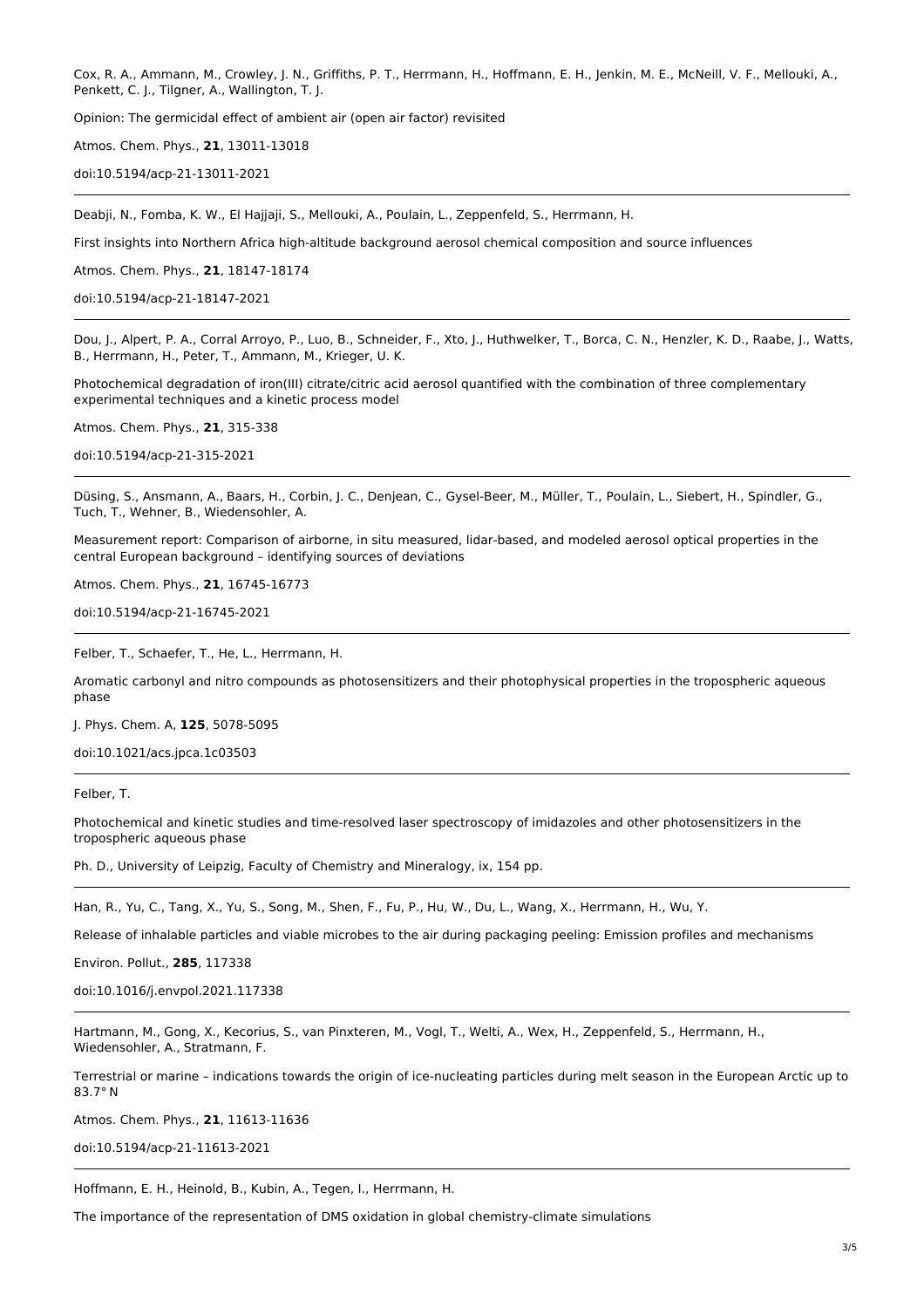## [doi:10.1029/2021GL094068](http://www.dx.doi.org/10.1029/2021GL094068)

Kroflič, A., Anders, J., Drventić, I., Mettke, P., Böge, O., Mutzel, A., Kleffmann, J., Herrmann, H.

Guaiacol nitration in a simulated atmospheric aerosol with an emphasis on atmospheric nitrophenol formation mechanisms

ACS Earth Space Chem., **5**, 1083-1093

[doi:10.1021/acsearthspacechem.1c00014](http://www.dx.doi.org/10.1021/acsearthspacechem.1c00014)

Kwiezinski, C., Weller, C., van Pinxteren, D., Brüggemann, M., Mertes, S., Stratmann, F., Herrmann, H.

Determination of highly polar compounds in atmospheric aerosol particles at ultra-trace levels using ion chromatography Orbitrap mass spectrometry

J. Sep. Sci., **44**, 2343-2357

[doi:10.1002/jssc.202001048](http://www.dx.doi.org/10.1002/jssc.202001048)

Liu, P., Ye, C., Zhang, C., He, G., Xue, C., Liu, J., Liu, C., Zhang, Y., Song, Y., Li, X., Wang, X., Chen, J., He, H., Herrmann, H., Mu, Y.

Photochemical aging of atmospheric fine particles as a potential source for gas-phase hydrogen peroxide

Environ. Sci. Technol.

[doi:10.1021/acs.est.1c04453](http://www.dx.doi.org/10.1021/acs.est.1c04453)

Luttkus, M. L., Wolke, R., Heinold, B., Tilgner, A., Poulain, L., Herrmann, H.

Biogenic emissions and urban air quality

Mensink, C., Matthias, V. (Ed.), In: Air pollution modeling and its application XXVII : Proceedings of the 37th International Technical Meeting on Air Pollution Modelling and Its Application (Hamburg, Germany, 23-27 September 2019), Springer International Publishing, Cham, Switzerland, p. 11-17, (Springer Proceedings in Complexity) , ISBN: ISBN 978-3-662-63759-3 (Print), ISBN 978-3-662-63760-9 (Online)

doi: [10.1007/978-3-662-63760-9](http://www.dx.doi.org/10.1007/978-3-662-63760-9)

Mellouki, A., Ammann, M., Cox, R. A., Crowley, J. N., Herrmann, H., Jenkin, M. E., McNeill, V. F., Troe, J., Wallington, T. J.

Evaluated kinetic and photochemical data for atmospheric chemistry: Volume VIII - gas-phase reactions of organic species with four, or more, carbon atoms ( $\geq C_4$ )

Atmos. Chem. Phys., **21**, 4797-4808

[doi:10.5194/acp-21-4797-2021](http://www.dx.doi.org/10.5194/acp-21-4797-2021)

Mutzel, A., Zhang, Y., Böge, O., Rodigast, M., Kolodziejczyk, A., Wang, X., Herrmann, H.

Importance of secondary organic aerosol formation of α-pinene, limonene and m-cresol comparing day- and nighttime radical chemistry

Atmos. Chem. Phys., **21**, 8479-8498

[doi:10.5194/acp-21-8479-2021](http://www.dx.doi.org/10.5194/acp-21-8479-2021)

### **Hinweis zur Suche nach einem Autor:**

Bitte wählen Sie in der Autorenliste einen Eintrag ohne akademischen Titel aus.

#### **Hinweis zur Suche nach Abteilungen:**

Aerosol & Wolken: 2011 -

Fernerkundung: 2011 -

Physik: - 2010